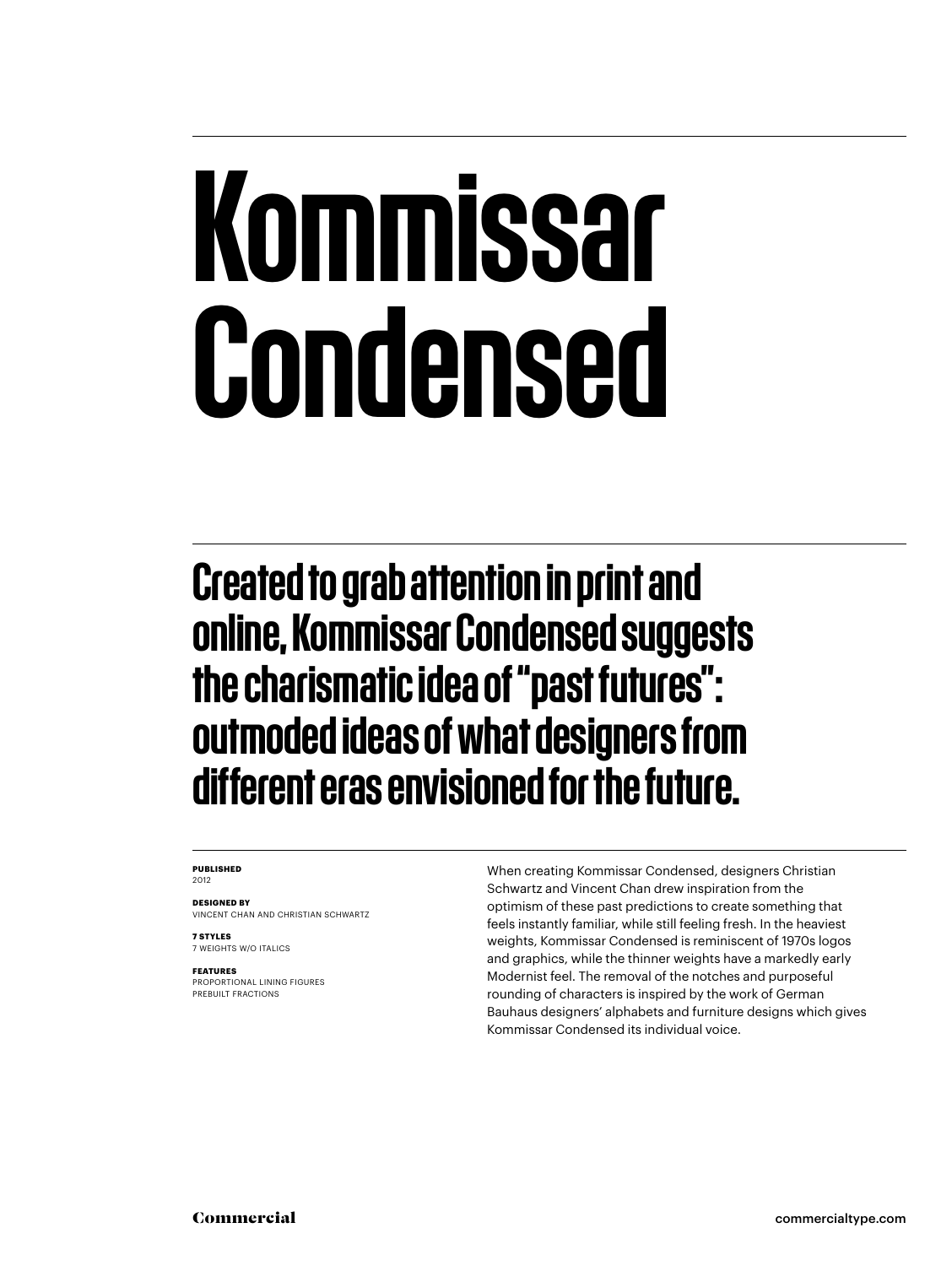Kommissar Condensed Thin Kommissar Condensed Extralight Kommissar Condensed Light Kommissar Condensed Regular Kommissar Condensed Medium **Kommissar Condensed Bold** Kommissar Condensed Ultra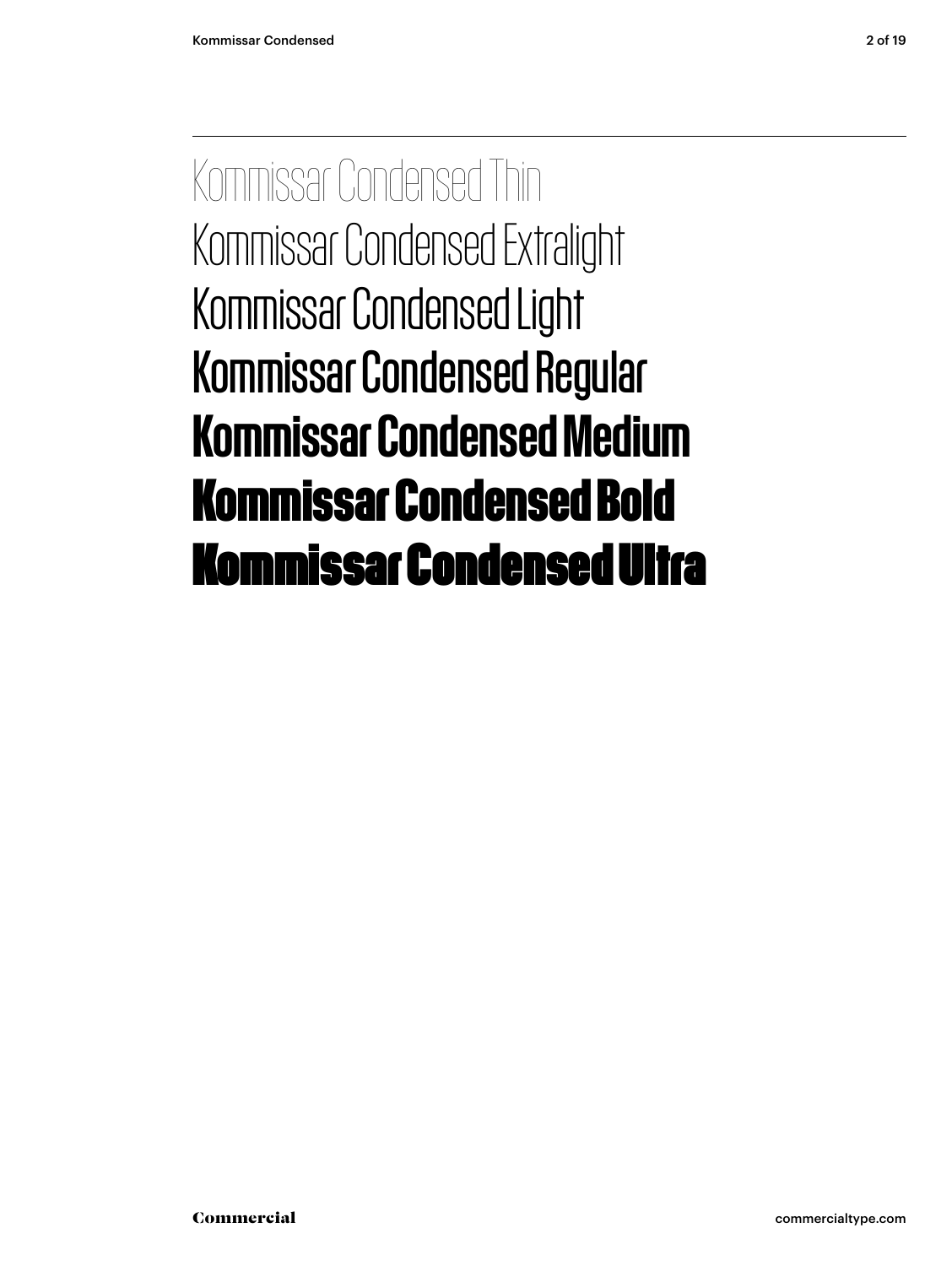

# "IRFRHAIIP" SOONlijke

KOMMISSAR CONDENSED EXTRALIGHT, 150 PT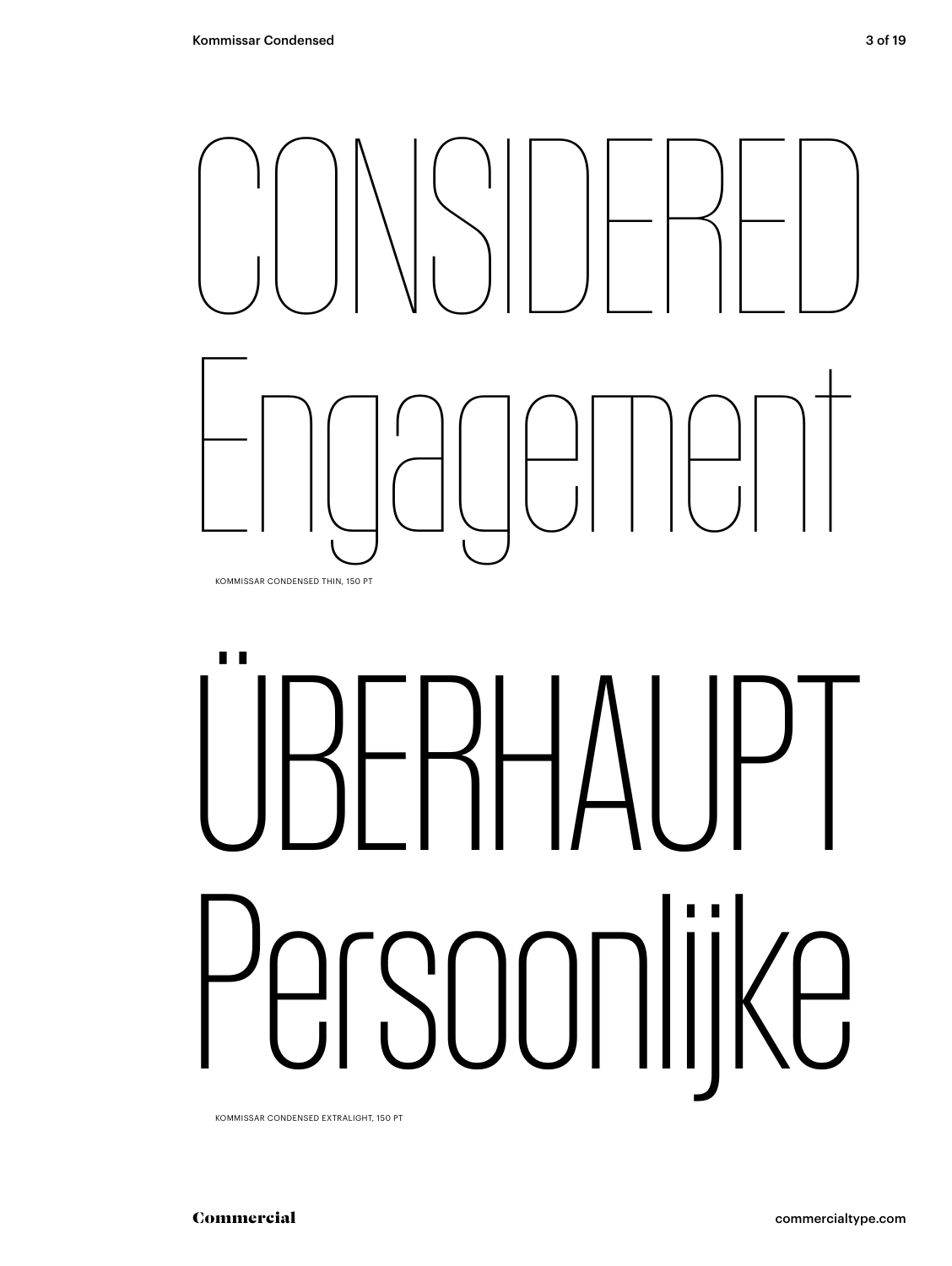# BOYCOTTED Pagaangkin KOMMISSAR CONDENSED LIGHT, 150 PT

# EVOLUCIÓN Orchestras

KOMMISSAR CONDENSED REGULAR, 150 PT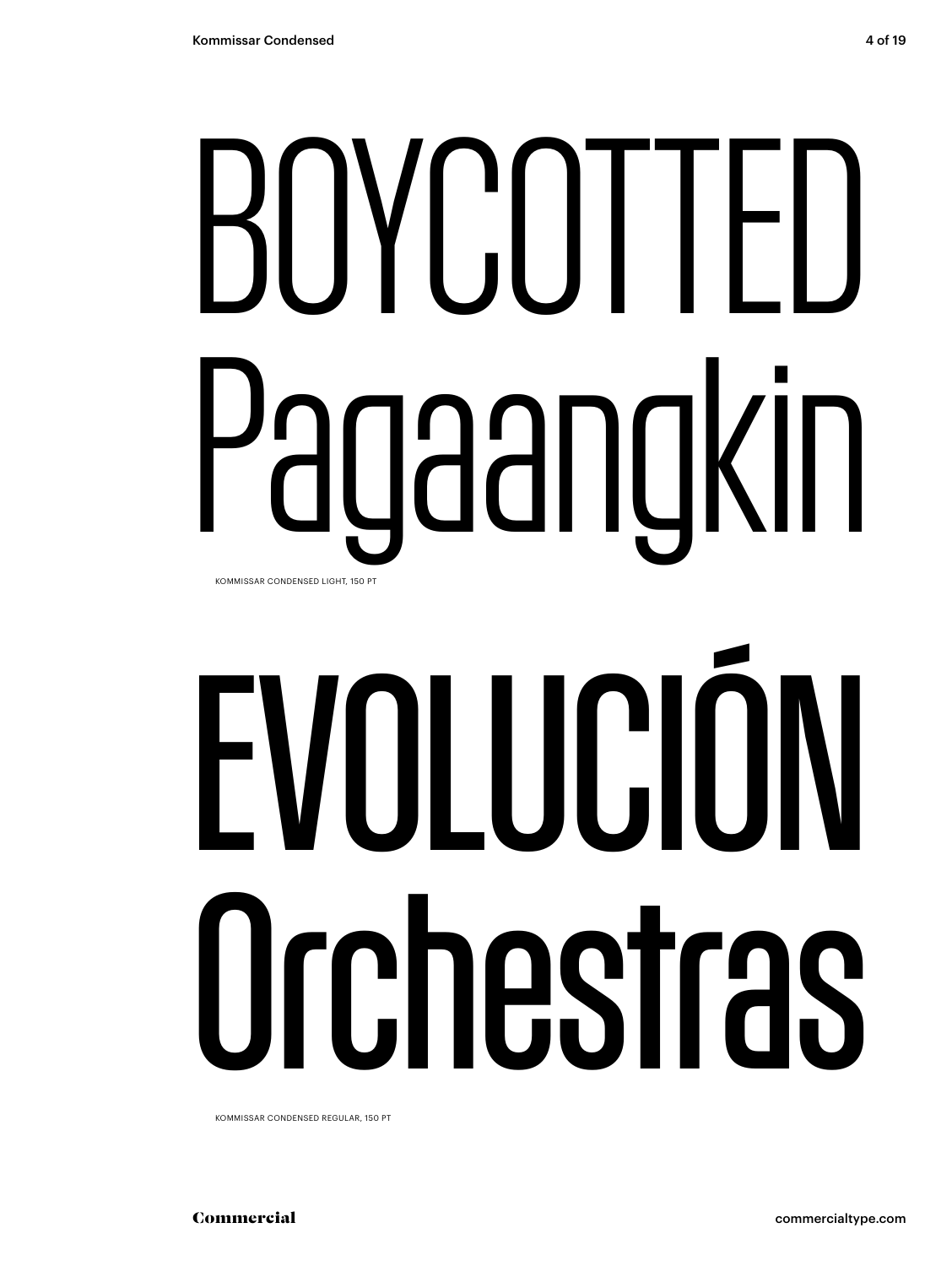## POMIEDZY **Iestions** ı

KOMMISSAR CONDENSED MEDIUM, 150 PT



KOMMISSAR CONDENSED BOLD, 150 PT

commercialtype.com

Commercial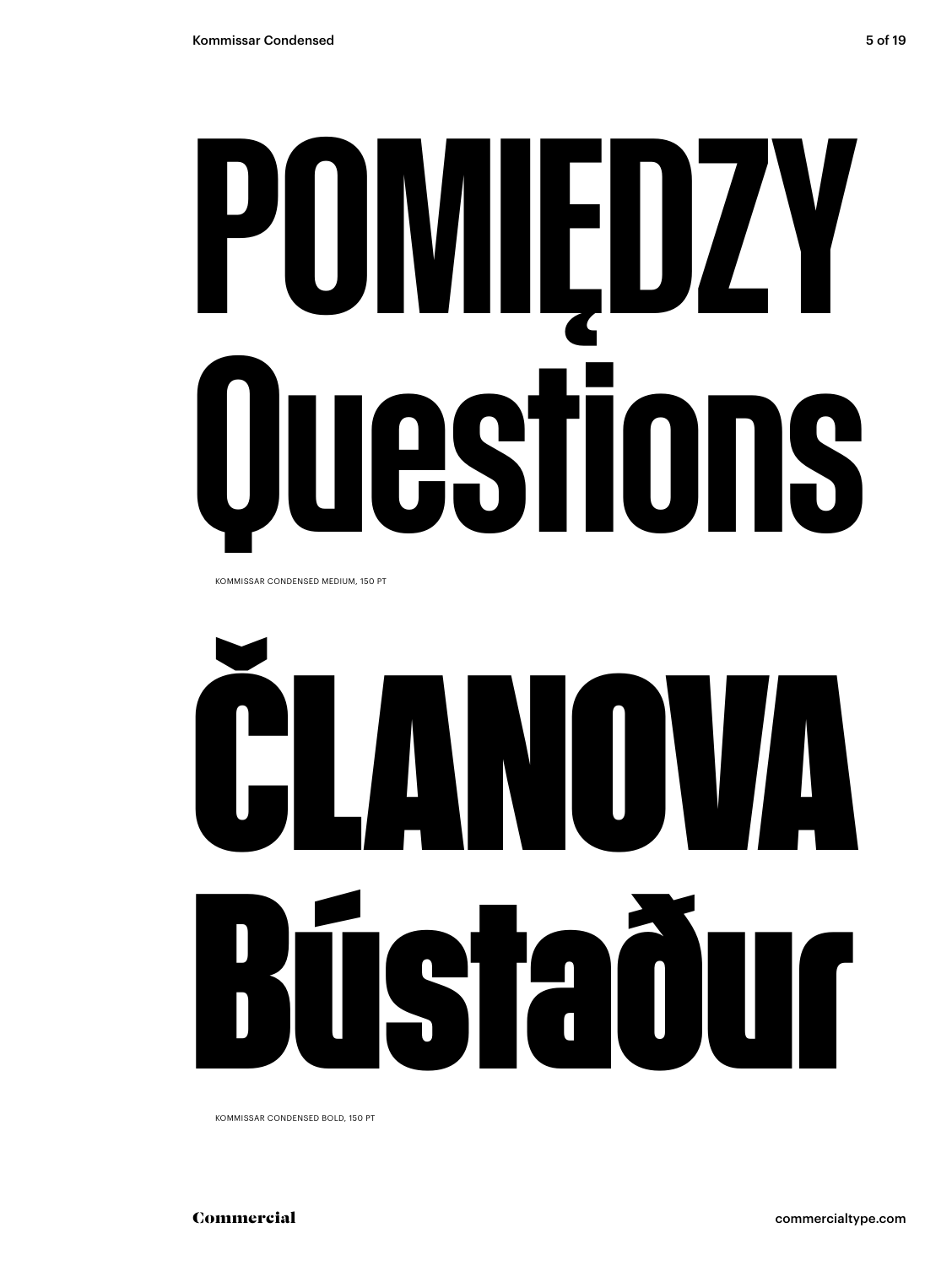

KOMMISSAR CONDENSED ULTRA, 150 PT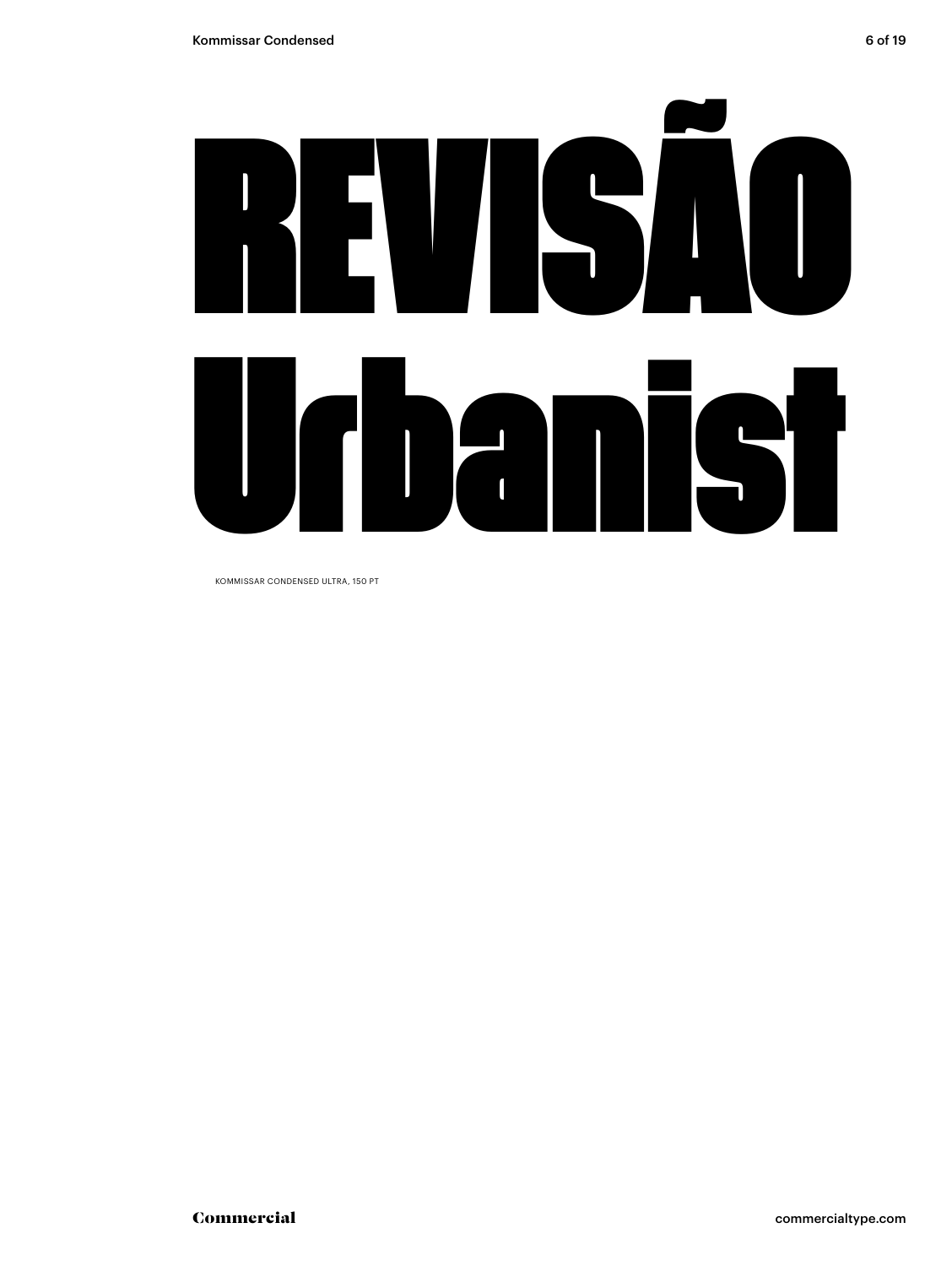

KOMMISSAR CONDENSED THIN, 100 PT

# Mór policy makers ANCIENT NOBILITY Naređuje generalu

KOMMISSAR CONDENSED EXTRALIGHT, 100 PT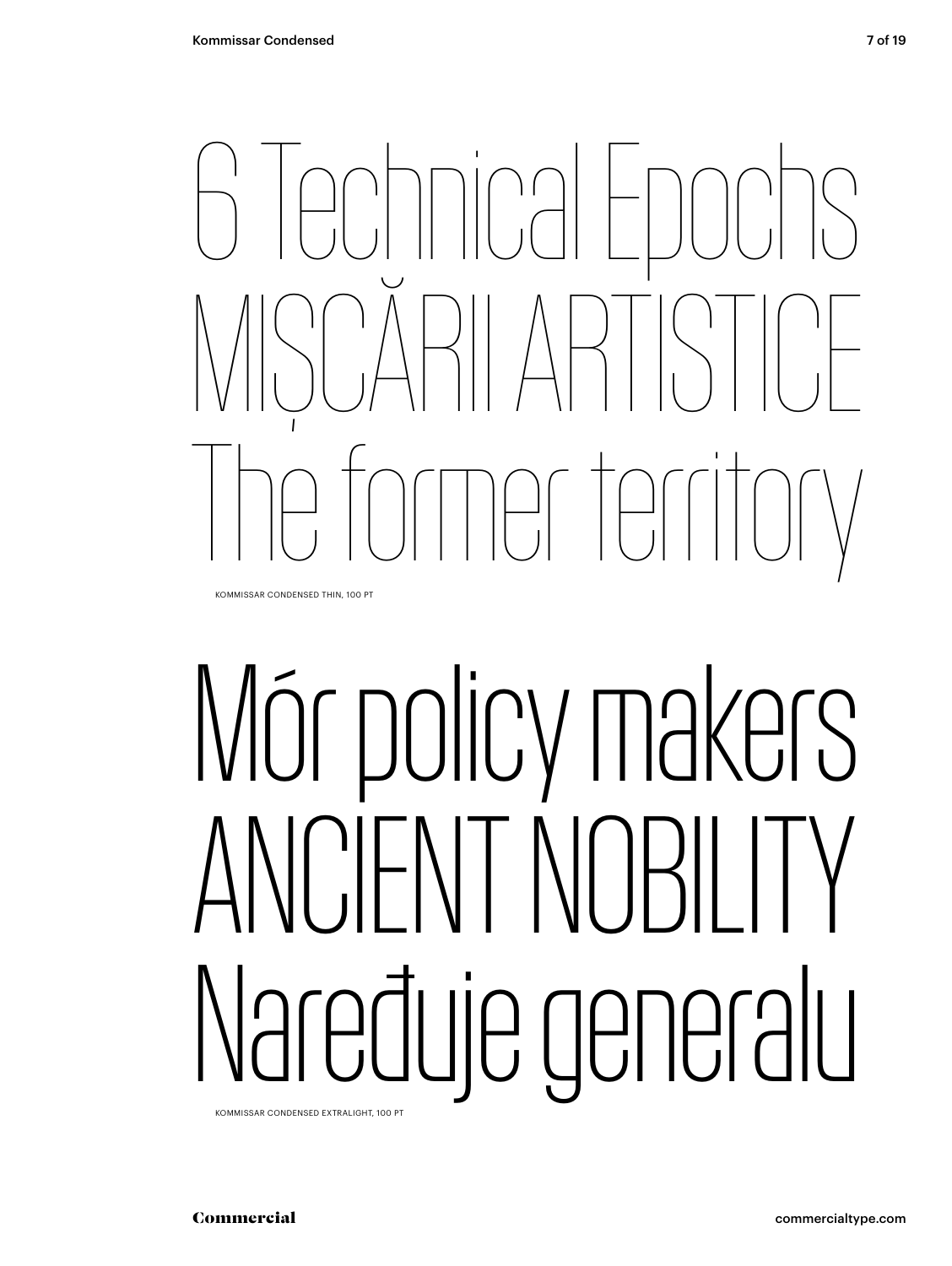## Friðriksborgarhöll EUTROFIZZAZIONE 8 Energy Sources KOMMISSAR CONDENSED LIGHT, 100 PT

# Early Phoenician TREATIES OF 1724 Vorhangfassade

KOMMISSAR CONDENSED REGULAR, 100 PT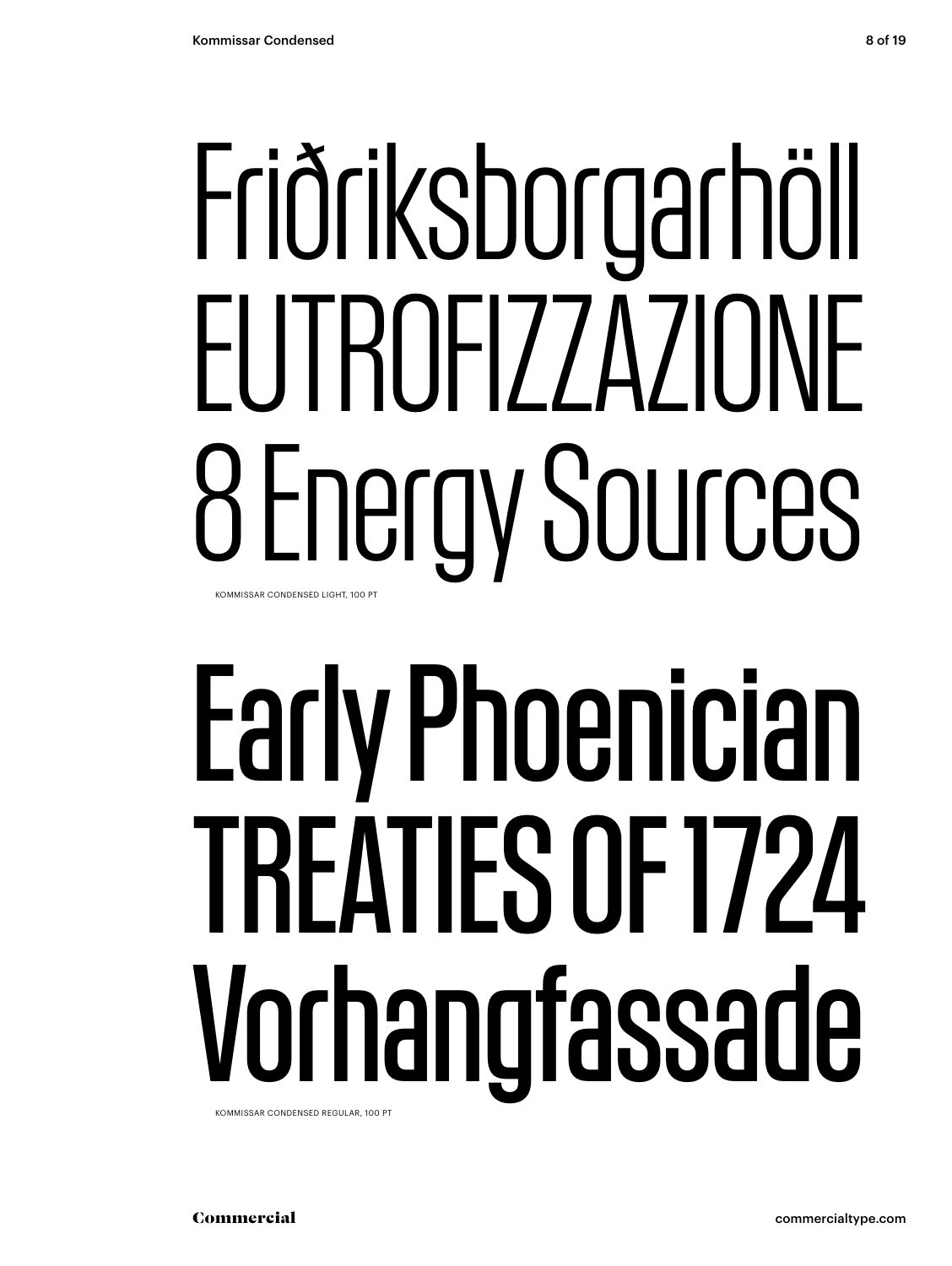## Nautical mores MEDITFRRI ealously royal KOMMISSAR CONDENSED MEDIUM, 100 PT

### er 47 Szenen PASTT ENSI nāš N

KOMMISSAR CONDENSED BOLD, 100 PT

commercialtype.com

Commercial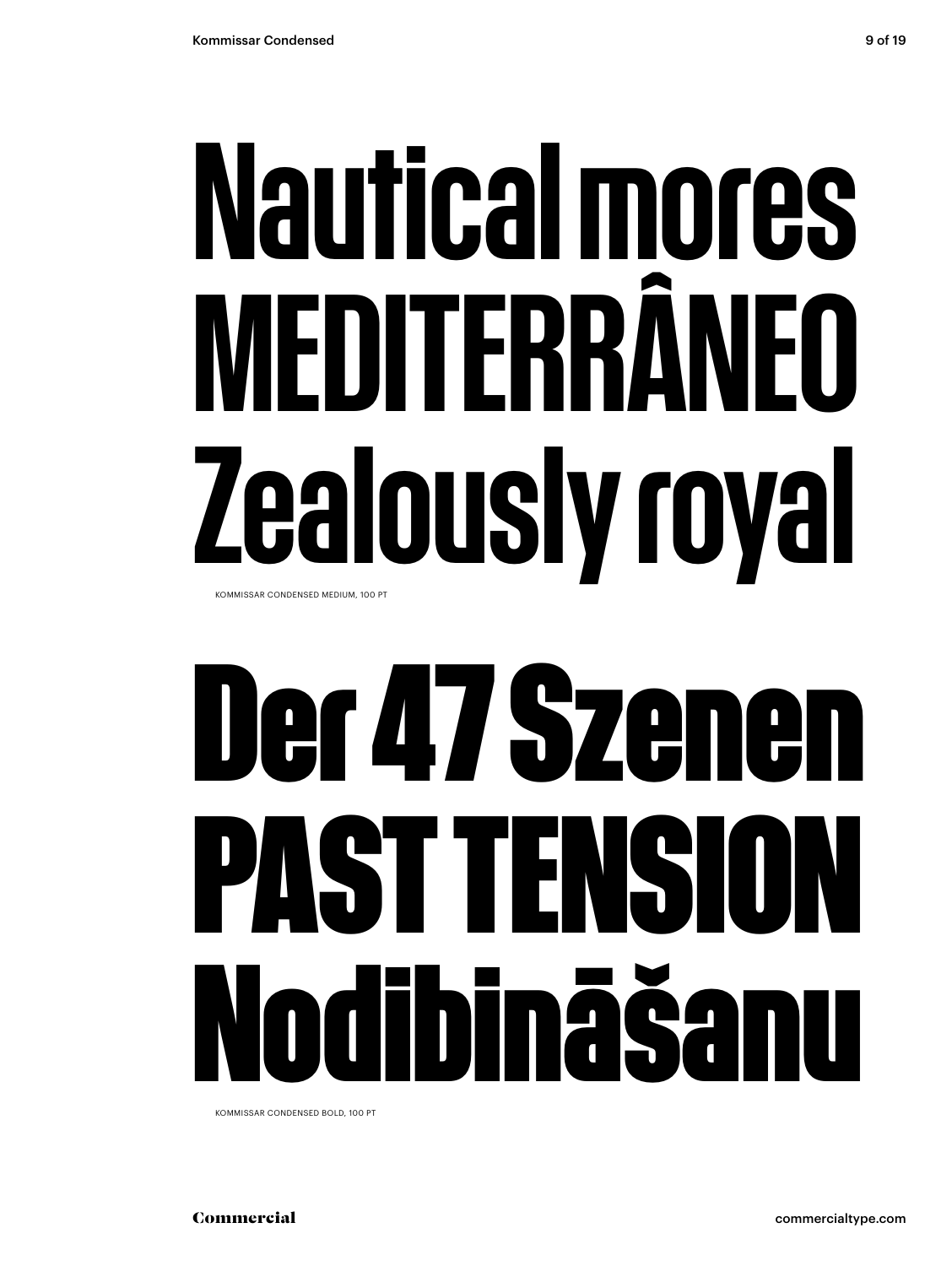# Early contact COVER PAGES Første regent

KOMMISSAR CONDENSED ULTRA, 100 PT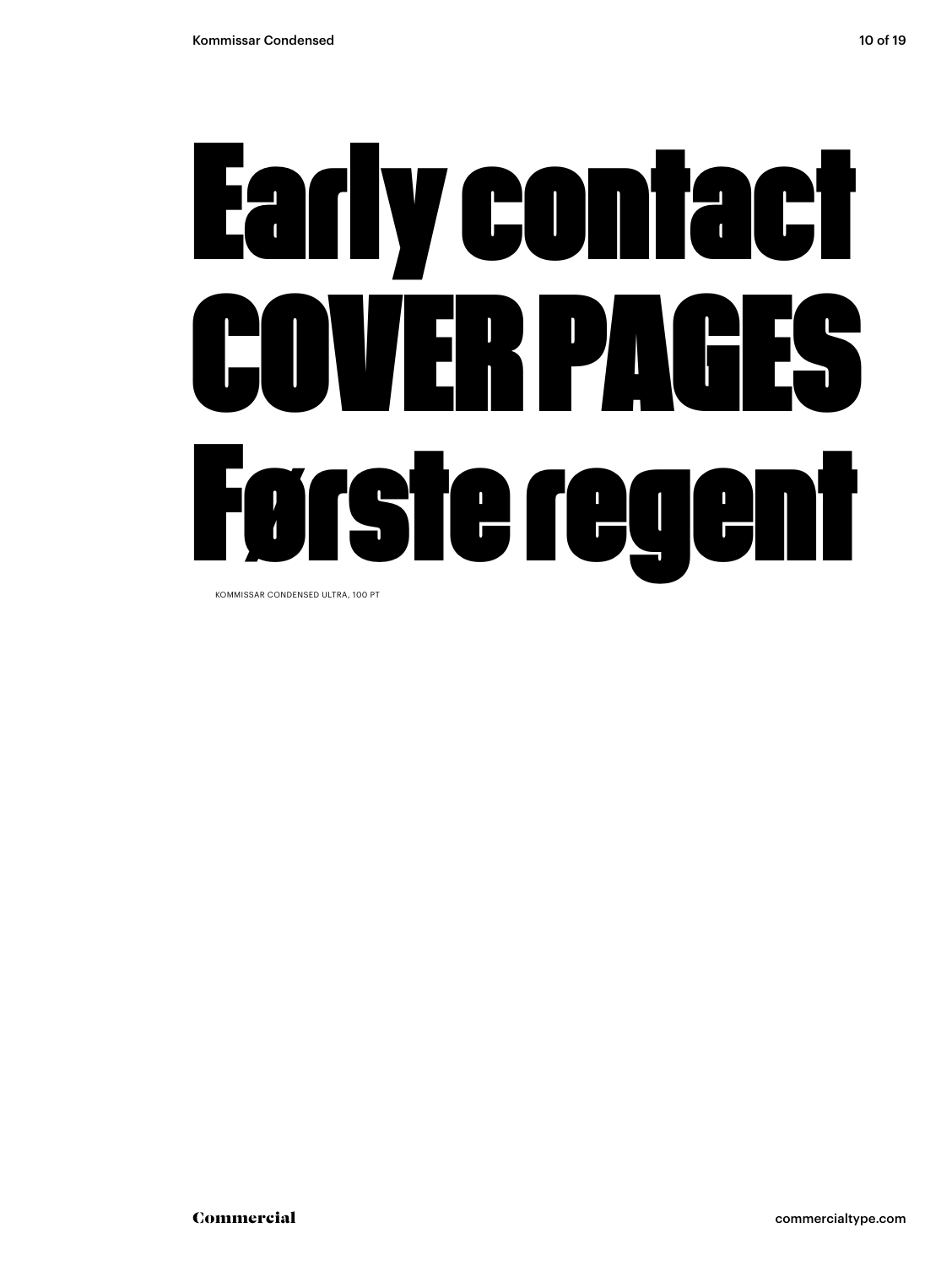IMPORTING OIL STOCKPILES pint cidade italic KOMMISSAR CONDENSED THIN, 70 PT

## LA LANGUE OFFICIELLE EST Conferred emeritus status

KOMMISSAR CONDENSED EXTRALIGHT, 70 PT

### PREHISTORIC FORMATION Experimental Stageshow KOMMISSAR CONDENSED LIGHT, 70 PT

CIRKA 21 800 KOLONNER Título de ciencia ficción

KOMMISSAR CONDENSED REGULAR, 70 PT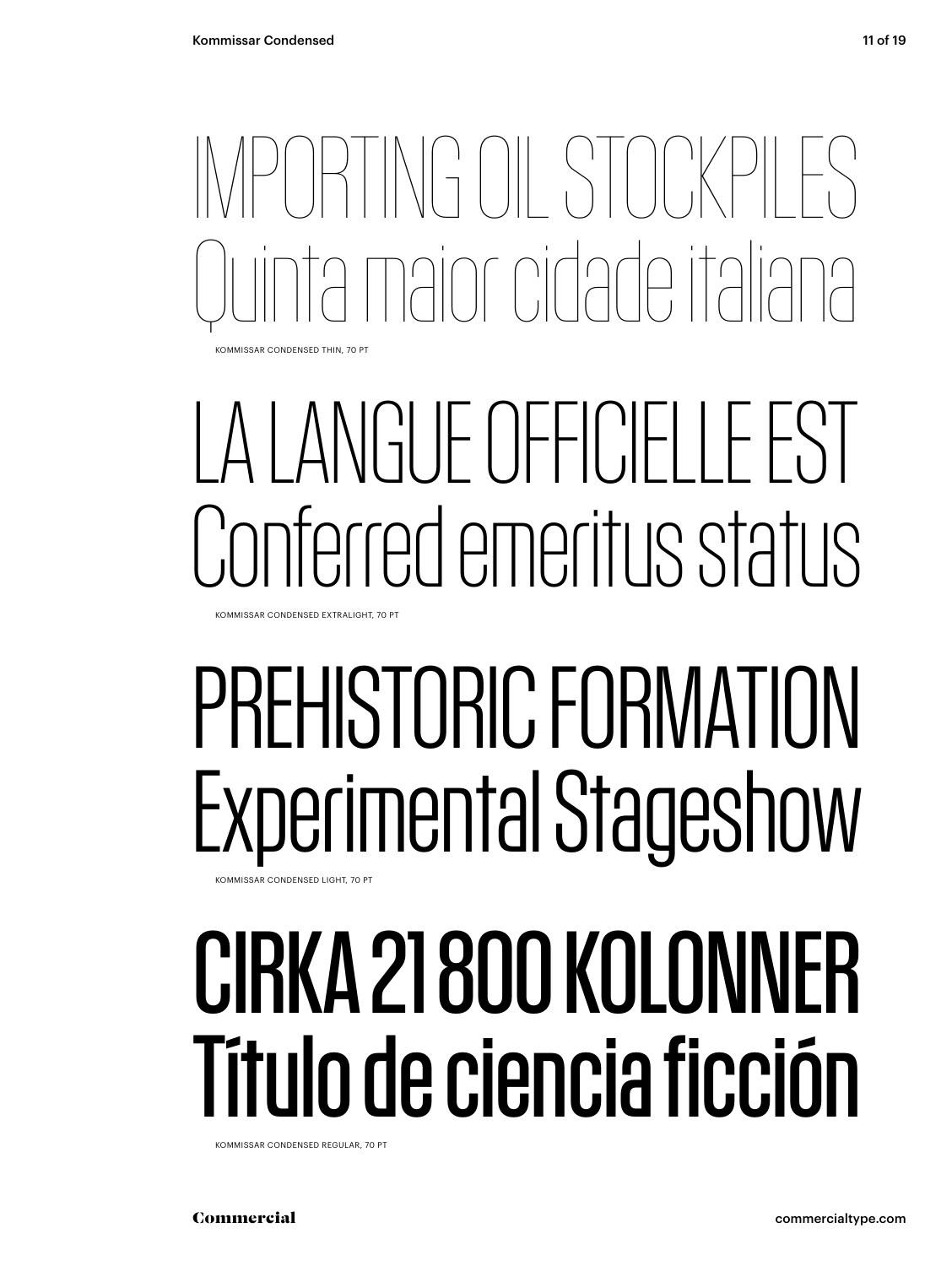## **LES MAÎTRES D'ŒUVRE Ild Hellenistic Origins**

KOMMISSAR CONDENSED MEDIUM, 70 PT

## **IMPOSZI ISTEN** <u>l de efterfølgende år</u>

KOMMISSAR CONDENSED BOLD, 70 PT

### **KACT TECHN** ida scena DDA

KOMMISSAR CONDENSED ULTRA 70 PT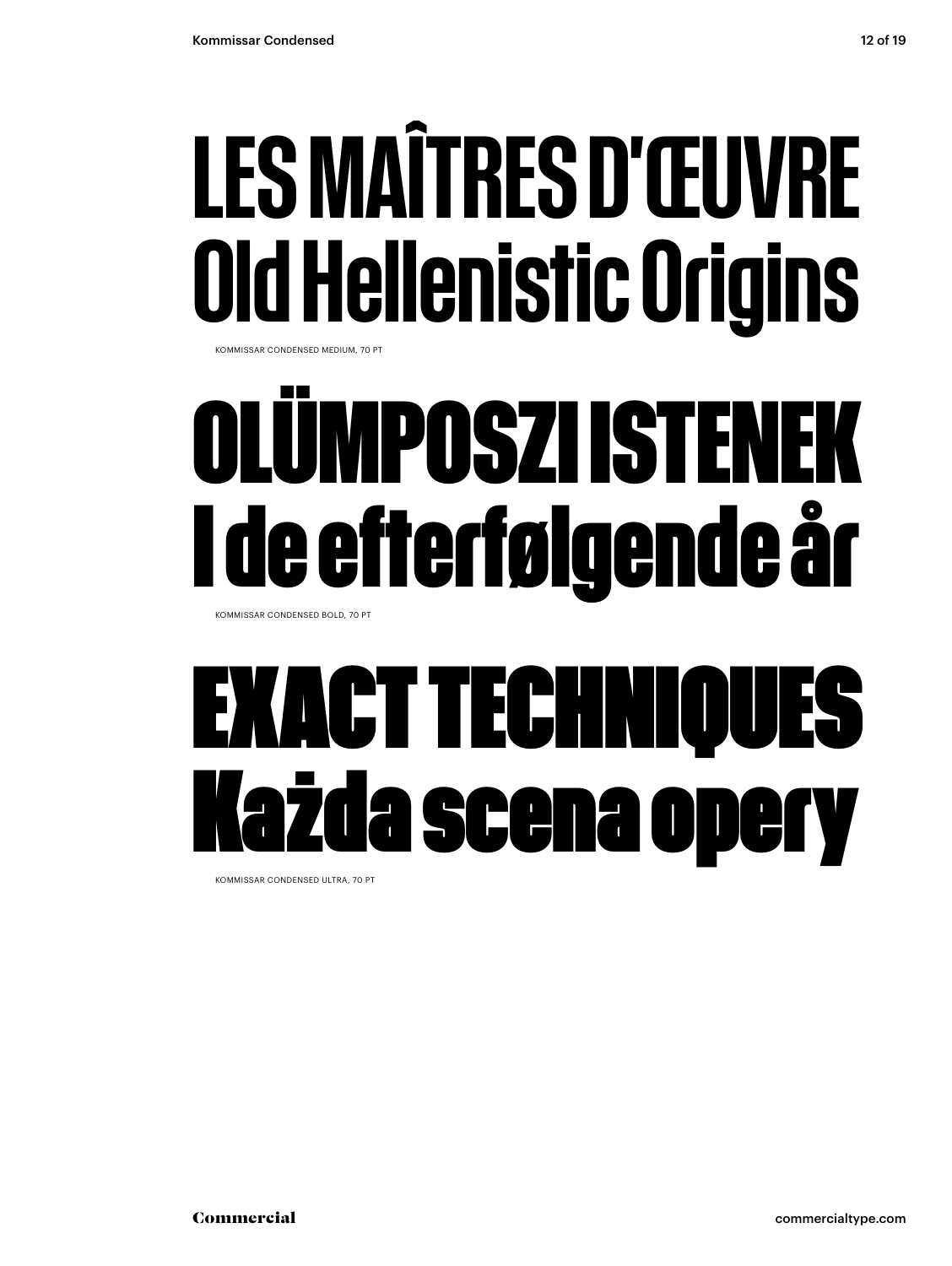OMMISSAR CONDENSED THIN, 40 PT Vissuto dalla maggior parte dei suoi protagonisti STERK KONKLIRRANSE MELLOM FISKERE Mis-seklu 19, iż-żona mibnija ta' Pariġi kibret aktar

Ignored established constitutional convention PREROGATIVE ABILITIES OF THE HEAD OF STATE Los rasgos tradicionalmente más importantes KOMMISSAR CONDENSED EXTRALIGHT, 40 PT

Built from 1707 to 1730 for Sir Richard Hutton MOSTLY MADE FROM COMPOSITE MATERIALS Advocates spent weeks of fevered lobbying

KOMMISSAR CONDENSED LIGHT, 40 PT

### Several new open & public proclamations TITEL DIESE AUFFASSUNG FORTLEBEN LIESS La jumătatea secolului al XIII-lea călătorul

KOMMISSAR CONDENSED REGULAR, 40 PT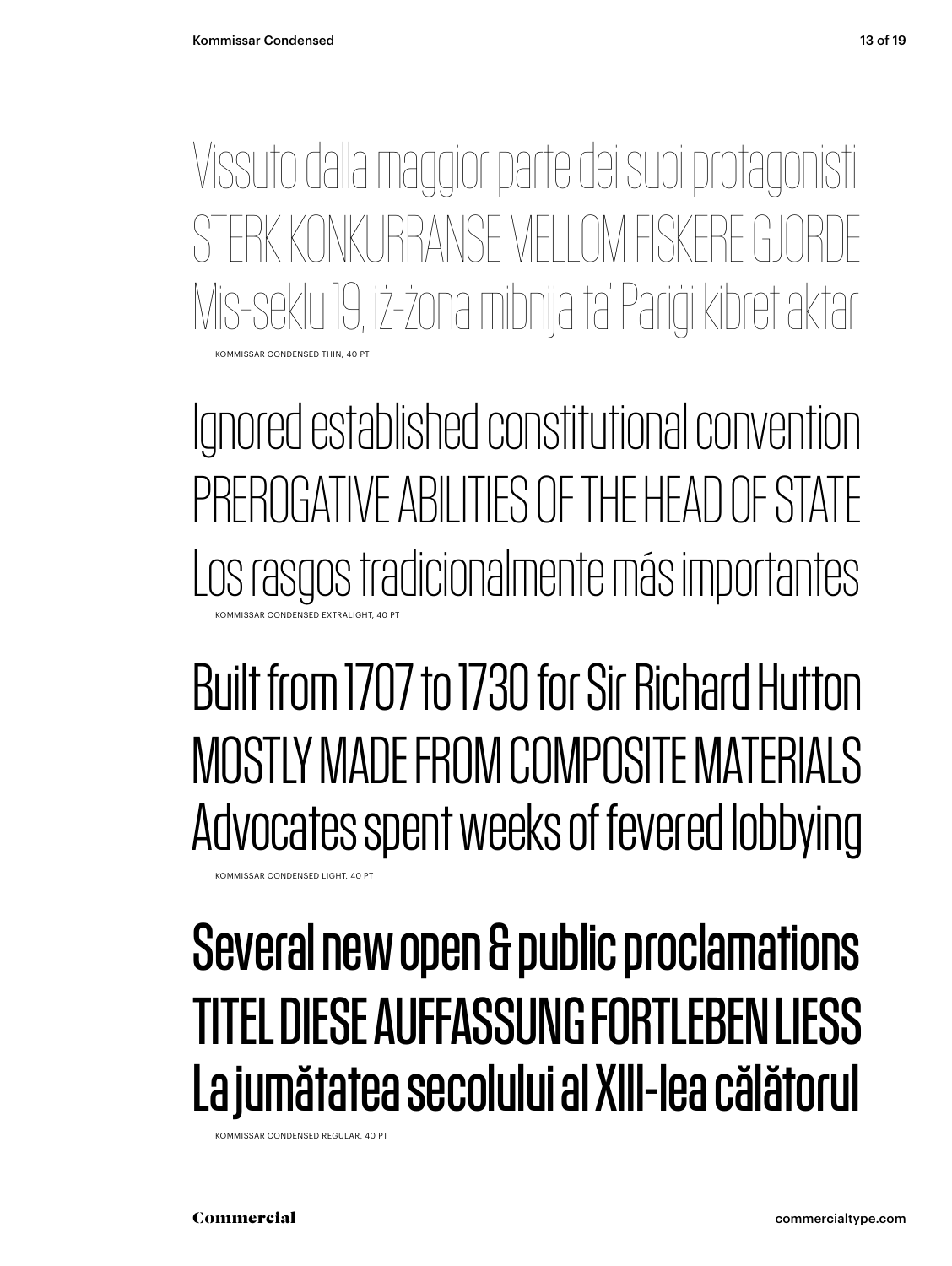### Cutting down the rectilinear canvases LAS MÚLTIPLES Y EXCELENTES CRÍTICAS Přívrženci císařů se nazývali ghibellini

KOMMISSAR CONDENSED MEDIUM

### **Pagkatapos ng Labanan sa Mohács CONTRAIREMENT AUX IDÉES REÇUES Árið 1106 náðu Rómverjar yfirráðum**

KOMMISSAR CONDENSED BOLD, 40 PT

### Lin's œuvre got a mixed reception **HIGHLIGHT THE LAYING OF T** les that were widely published

KOMMISSAR CONDENSED ULTRA, 40 PT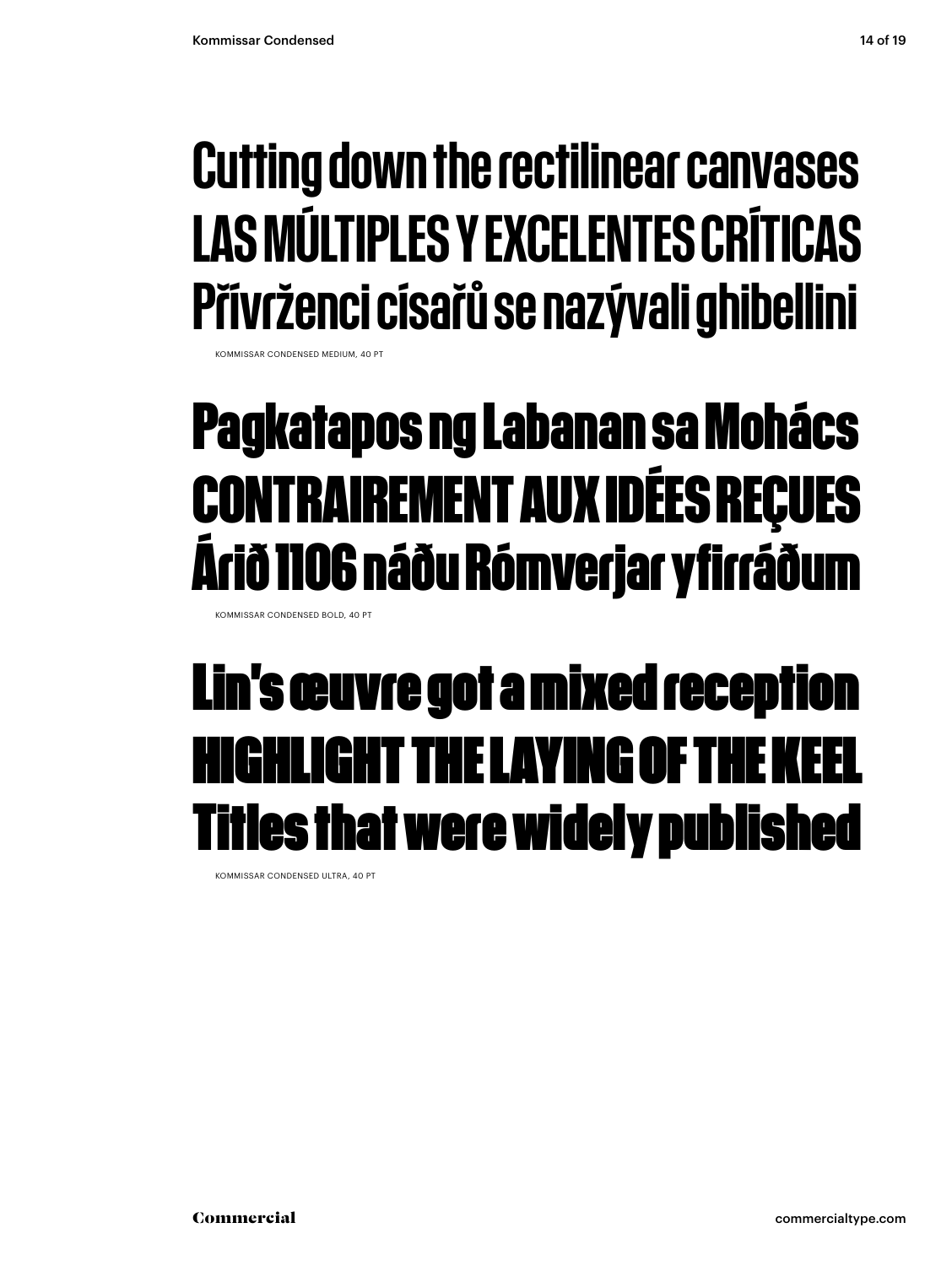KOMMISSAR CONDENSED THIN, 24 PT Összességében az eddigi történelme során tizenhárom alkalommal nyert magyar MIS ON KIRJUTATUD KOMPROMISSITUS MATEMAATILISES JA ÜLIMALT REEGLI

KOMMISSAR CONDENSED EXTRALIGHT, 24 PT The painting is dominated by verdant green foliage, with no apparent horizon THE PATENT ROLLS COMPRISE A REGISTER OF THE LETTERS PATENT SINCE 1217

KOMMISSAR CONDENSED LIGHT, 24 PT Tu's revolutionary musical methodology reminiscent of Klangkomposition DRVO JE HIGROSKOPAN MATERIJAL TE U SEBI UVIJEK SADRŽI KOLIČINU VODE

KOMMISSAR CONDENSED REGULAR, 24 PT Arhitectura elegantă și atmosfera sa urbană i-au adus în Belle Époque PENSLER KOMMER I ET UTAL AF STØRRELSER, FRA HELT SMÅ PENSLER TIL

#### Mellan 28 000 och 31 000 växtarter producerar trä, varav mellan KO NGĀ WHENUA E TŪTATA ANA KO ŪKAREINGA, KO MOROTAWA, KO

KOMMISSAR CONDENSED MEDIUM, 24 PT

#### **Portraits set inside the summer gardens at Chatham House AS AN ABUNDANT CARBON-NEUTRAL RENEWABLE RESOURCE**

KOMMISSAR CONDENSED BOLD, 24 PT

#### Rivolgendosi piuttosto ai grandi modelli sonori e tecnici NTELE IMPORTANTE CARE AU MARCAT MISCAREA

KOMMISSAR CONDENSED ULTRA, 24 PT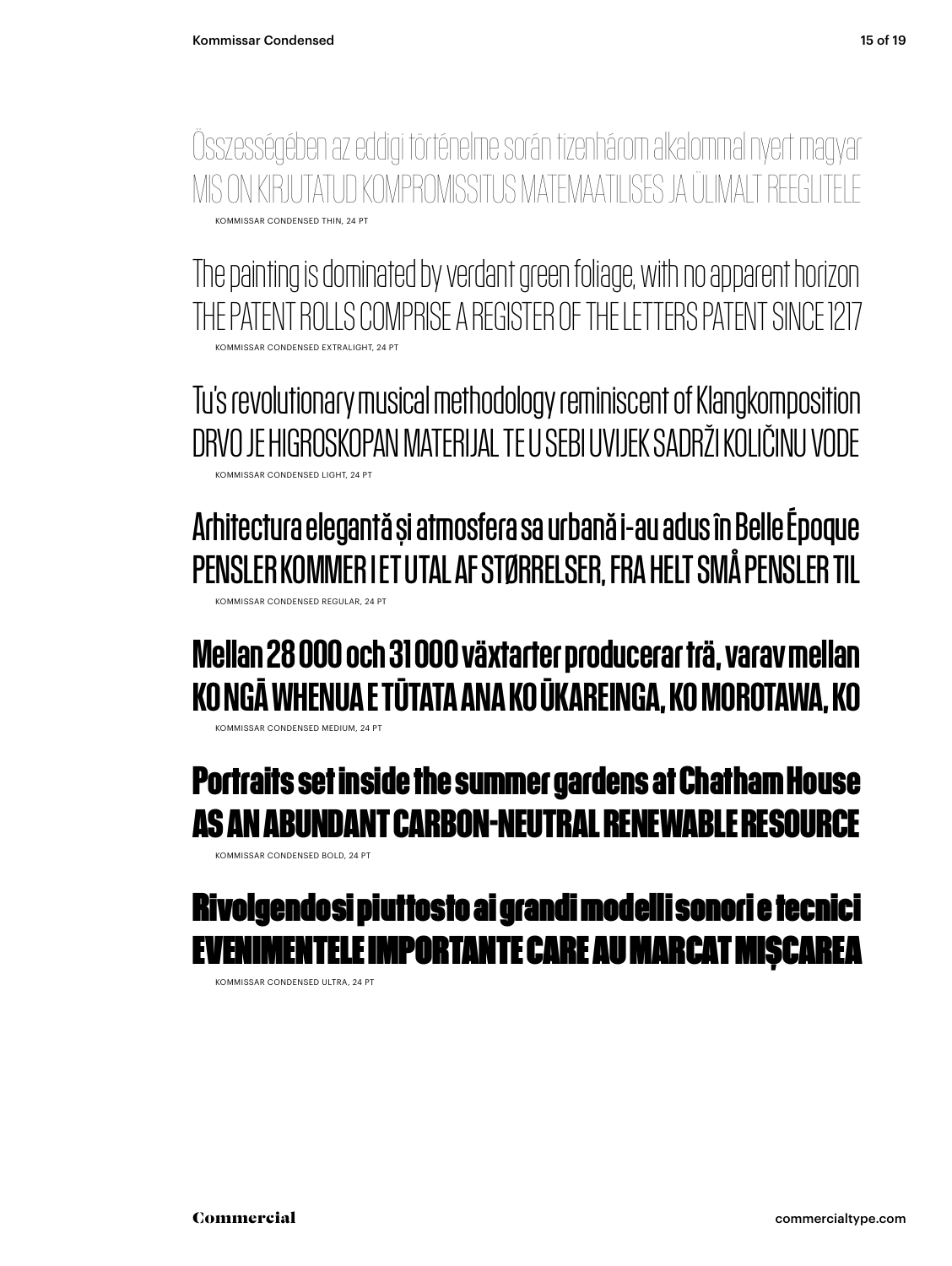## Tvancement of an art for

KOMMISSAR CONDENSED THIN, 50 PT

#### Wstawki muzyki elektronicznej **COMMISSAR CONDENSED EXTRALIGHT, 50 PT**

## Controversial Election Cycles

KOMMISSAR CONDENSED LIGHT, 50

## Les 17 bâtiments principaux

KOMMISSAR CONDENSED REGULAR, 50 PT

## Kyrkan är 132,5 meter hög

**MMISSAR CONDENSED MEDIUM, 50 PT** 

#### **The eight old kingdoms** KOMMISSAR CONDENSED BOLD, 50 PT

### twoordelijkheid

KOMMISSAR CONDENSED ULTRA, 50 PT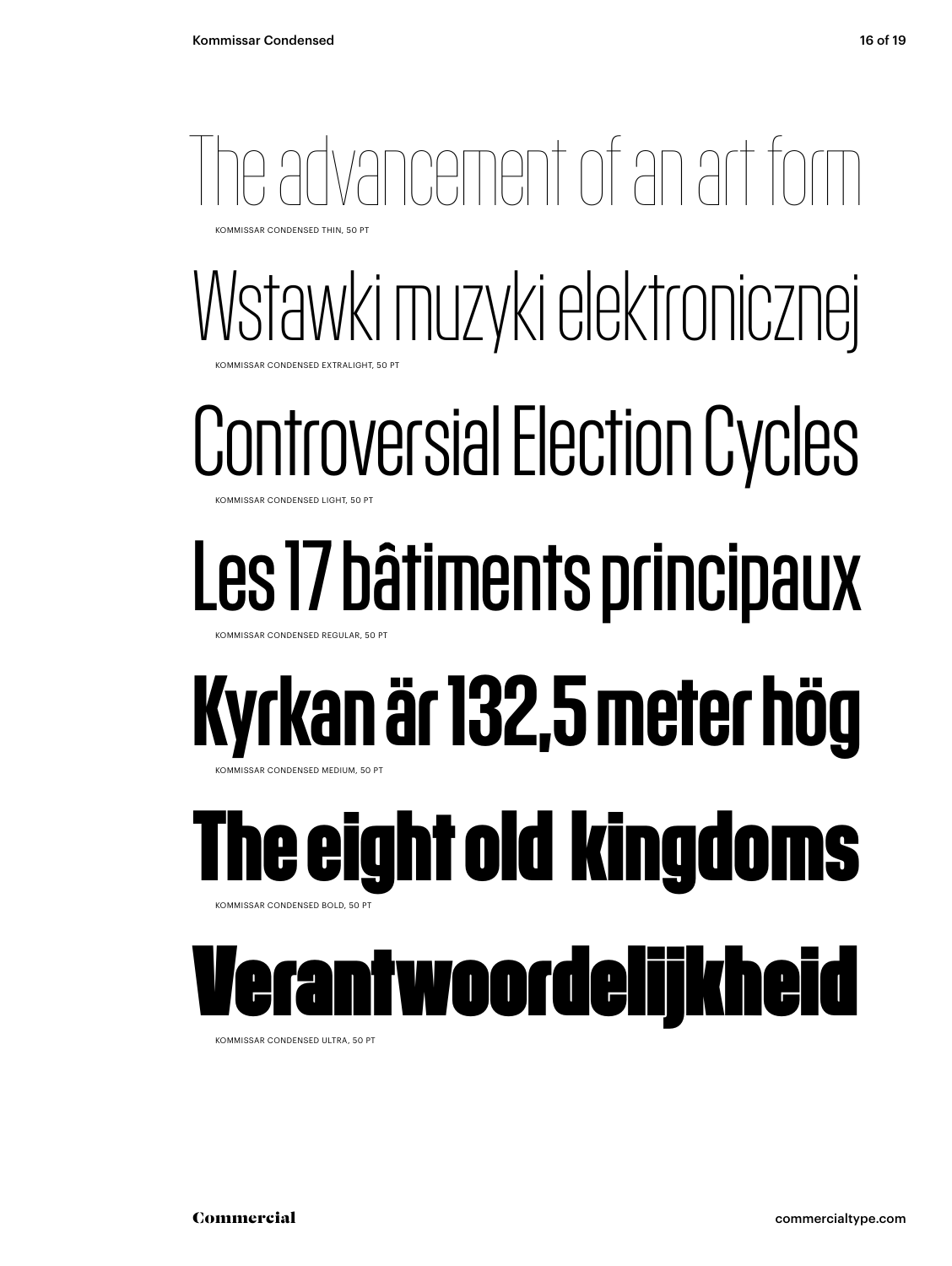| <b>UPPERCASE</b>                       | <b>ABCDEFGHIJKLMNOPORSTUVWXYZ</b>                                                                               |  |  |  |
|----------------------------------------|-----------------------------------------------------------------------------------------------------------------|--|--|--|
| LOWERCASE                              | abcdefghijklmnopgrstuvwxyz                                                                                      |  |  |  |
| STANDARD PUNCTUATION                   | j!¿?::-—()[]{}/ \&@*""''∙",«»⇔ §•¶†‡©®™                                                                         |  |  |  |
| ALL CAP PUNCTUATION                    | $1$                                                                                                             |  |  |  |
| PROPORTIONAL LINING<br>default figures | \$££¥1234567890¢f%‰ <sup>ao</sup> #°<+=-×÷>'"                                                                   |  |  |  |
| PREBUILT FRACTIONS                     | $\frac{1}{2}$ $\frac{1}{3}$ $\frac{2}{3}$ $\frac{1}{4}$ $\frac{3}{4}$                                           |  |  |  |
| <b>ACCENTED UPPERCASE</b>              | ÁÂÀÄÅÃĂĀĄÅÆÆÇĆČĈĊĎĐÉÊÈËĔĖĒĘĞĜĢĠĦĤĨÎÌĬĪĮ<br>ĨĬĴĶŁĹĽĻĿÑŃŇŅŊŎÔŎŎŎŎŎØŔŒŔŘŖŠŚŞŜŞÞŤŢŦÚ<br>ÛŨÜŬŰŪŲŮŨŴŴŴŴÝŶŸIJŽŹŻ       |  |  |  |
| <b>ACCENTED LOWER CASE</b>             | áâàäåãăāaåææçćčĉċďđðéêèëëėēçğĝģġħĥıíîì<br>ïījĩǐĵjķłĺľļŀñńňn'nŋóôòöőőōøøœŕřŗßšśşŝṣþťṭŧú<br>ûùüŭűūyůũŵŵŵŸŷŷÿijžźż |  |  |  |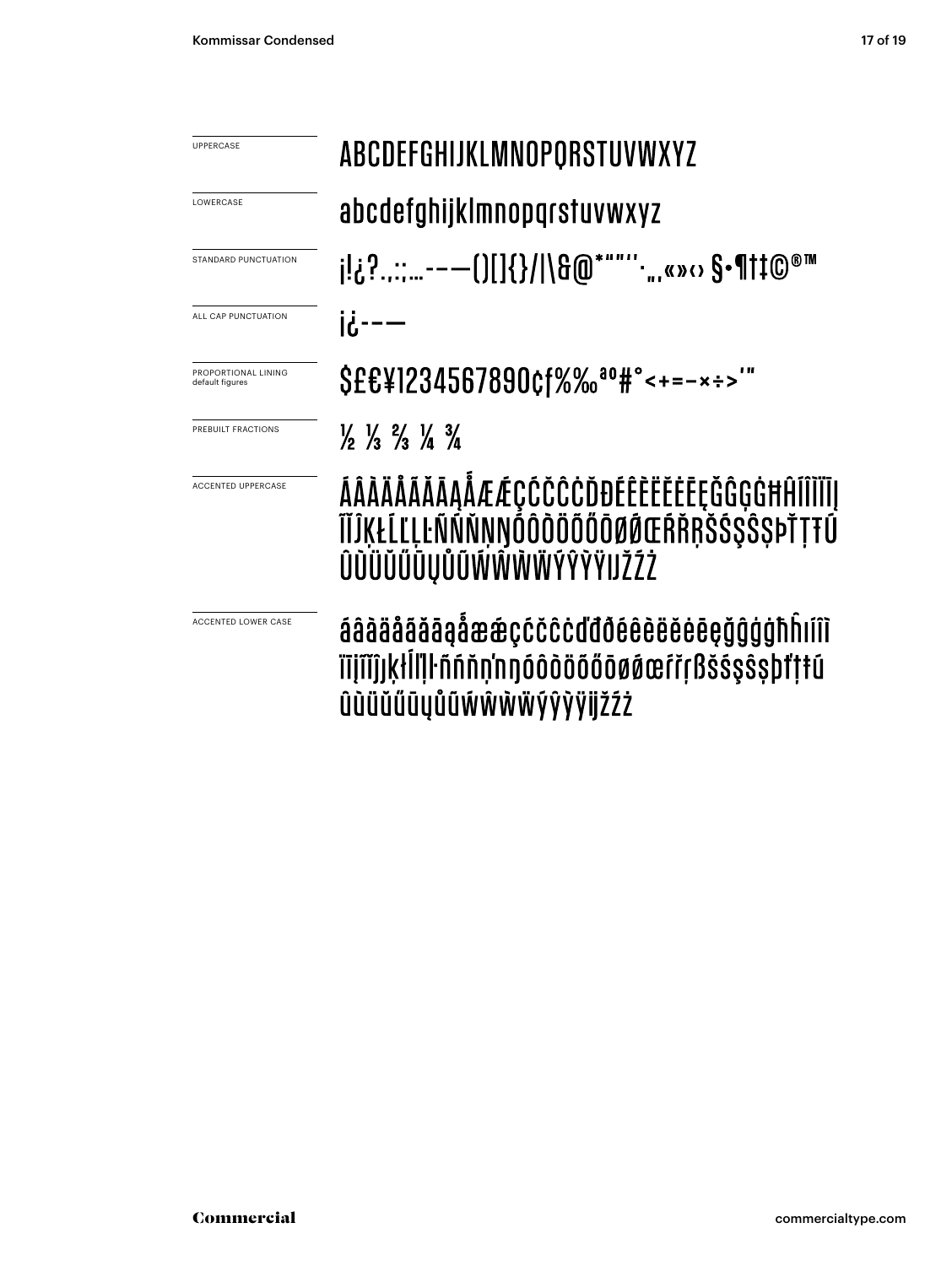| <b>OPENTYPE FEATURES</b><br><b>FAMILY WIDE</b>        | <b>DEACTIVATED</b>          |                                         | <b>ACTIVATED</b><br><b>¿FISH &amp; CHIPS - £4.65!?</b> |                                  |  |
|-------------------------------------------------------|-----------------------------|-----------------------------------------|--------------------------------------------------------|----------------------------------|--|
| ALL CAPS<br>moves punctuation up                      |                             | $i$ !Fish & Chips — £4.65!?             |                                                        |                                  |  |
| PROPORTIONAL LINING<br>default figures                | Sale:<br>Now:               | \$3,460 €1,895<br><b>\$7,031 £9,215</b> | Sale:<br>Now:                                          | \$3,460 €1,895<br>\$7,031 £9,215 |  |
| <b>FRACTIONS</b><br>prebuilt 1/2 1/3 1/4 1/4          | 91/2 kg of 3/4-sized models |                                         | 9½ kg of ¾-sized models                                |                                  |  |
| <b>LANGUAGE FEATURE</b><br>Română (Romanian) s accent | ÎNSUȘI lărgește științifice |                                         | ÎNSUȘI lărgește științifice                            |                                  |  |